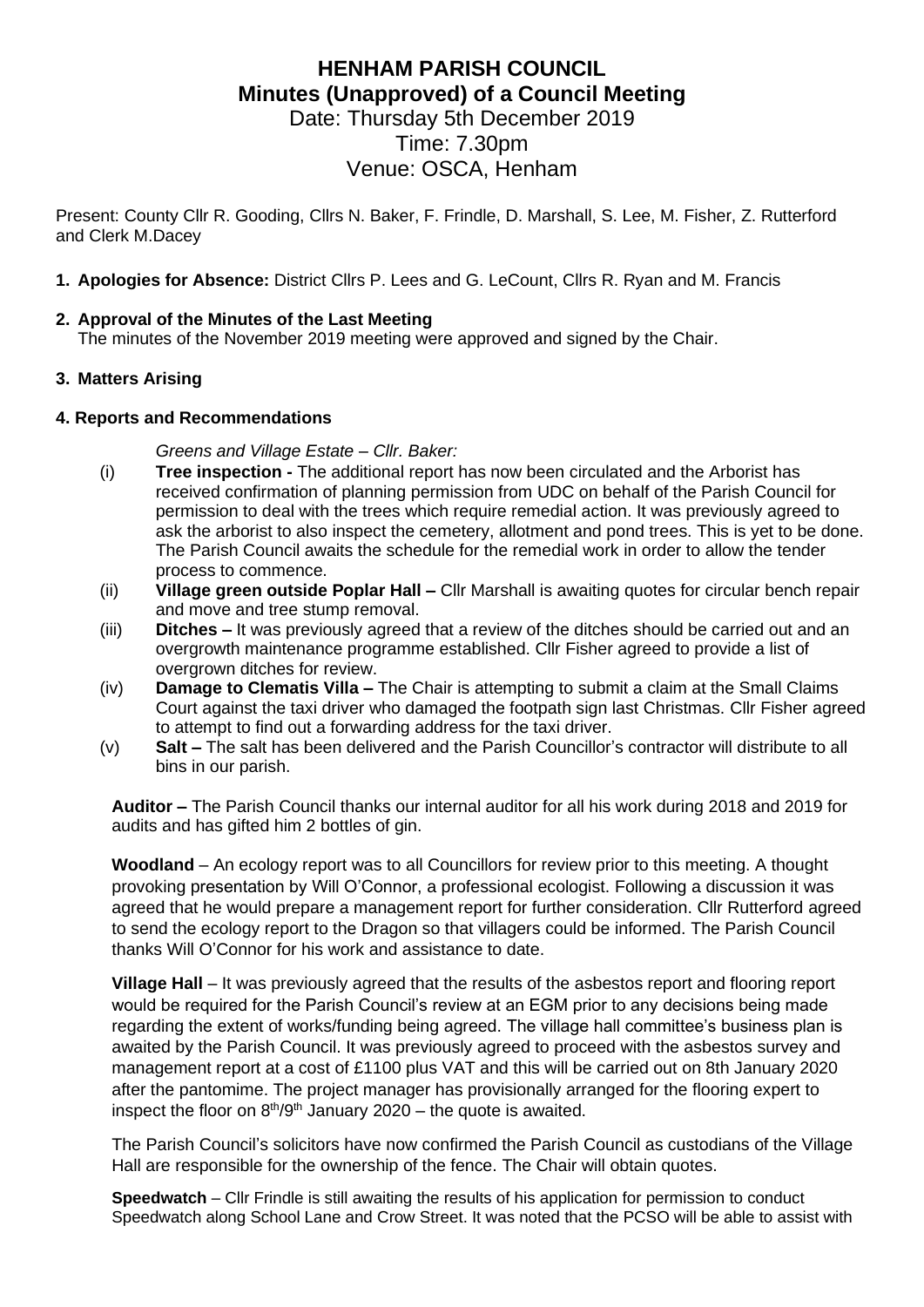monitoring speeding in the village. Cllr Frindle is planning to advertise for more volunteers in the new year.

**PCSO** – The clerk has been liaising with the PCSO as regards setting up a monthly "Coffee with Cops" at OSCA. The Parish Council agreed it would be prepared to fund the monthly meeting cost of approximately £12 . The proposal is that the Parish Council would then publicise this to encourage attendance by residents. The PCSO has also been in contact with the Head teacher at the school to assist with the continuing parking issues.

**Parish Filing Cabinets** - The chair has reviewed the contents of the existing filing cabinets and is looking at quotes for fireproof replacements for review by the Parish Council.

**Christmas Tree –** The Parish Council thanks those residents and Councillors who assisted with the installation of the tree. It will be taken down on Sunday January  $6<sup>th</sup>$  at – any volunteers to meet at 11:00.

**Remembrance Sunday Road Closure -** We will need to apply for next year's road closure. It wass agreed the Clerk would liaise with Karen Lafferty-George.

**Cemetery fees** – Linda Peake has been researching cemetery costs in other local areas and on the basis of those fees structures which are considerably higher than Henham's, her recommendations have been previously circulated to all Councillors. She has recommended a proposal for an immediate increase of 20%. This still makes Henham cheaper than Bishops Stortford or Saffron Walden. This was agreed nem con.

#### *(ii) Finance*

| <b>Receipts</b>                      |                                                   |         |        |         |
|--------------------------------------|---------------------------------------------------|---------|--------|---------|
| From Whom                            | Description                                       |         |        | Amount  |
| SOV 100 Club                         | October draw                                      |         |        | £395.00 |
|                                      |                                                   |         |        |         |
| To Whom                              | Description                                       | Amount  | VAT    | Total   |
| (Invoice no.)                        |                                                   |         |        |         |
| M. Dacey                             | Clerks salary (November)                          | £386.31 | £0.0   | £386.31 |
| <b>JRB Enterprise Ltd</b><br>(20487) | Dog Poo bags                                      | £58.04  | £11.61 | £69.65  |
| Popcorn Web<br>Design Ltd (4393)     | Annual village website web hosting fees           | £165.00 | £33.00 | £198.00 |
| <b>Andre Lees</b>                    | Refund for SOV annual web hosting<br>fees 2019    | £24.00  | £4.80  | £28.80  |
| Andre Lees                           | Refund for SOV annual domain renewal<br>fees 2019 | £38.76  | £7.75  | £46.51  |
| Andre Lees                           | Refund for SOV annual web hosting<br>fees 2018    | £24.00  | £4.80  | £28.80  |
| Andre Lees                           | Refund for SOV annual domain renewal<br>fees 2019 | £38.76  | £7.75  | £46.51  |
| M. Dacey                             | Refund for stamps                                 | £31.44  | £0.0   | £31.44  |
| CZ Design & Print<br>(92069)         | <b>HPC</b> leaflets                               | £32.70  | £0.0   | £32.70  |

**Treasury Management Investment Policy and Strategy 2019/20 – Cllr Fisher – nothing to report.**

**2020-2021 Draft Budget**/**Expenditure Forecast and Precept** discussion for setting of Precept – deadline end January 2019. The Clerk previously distributed a draft budget and draft expenditure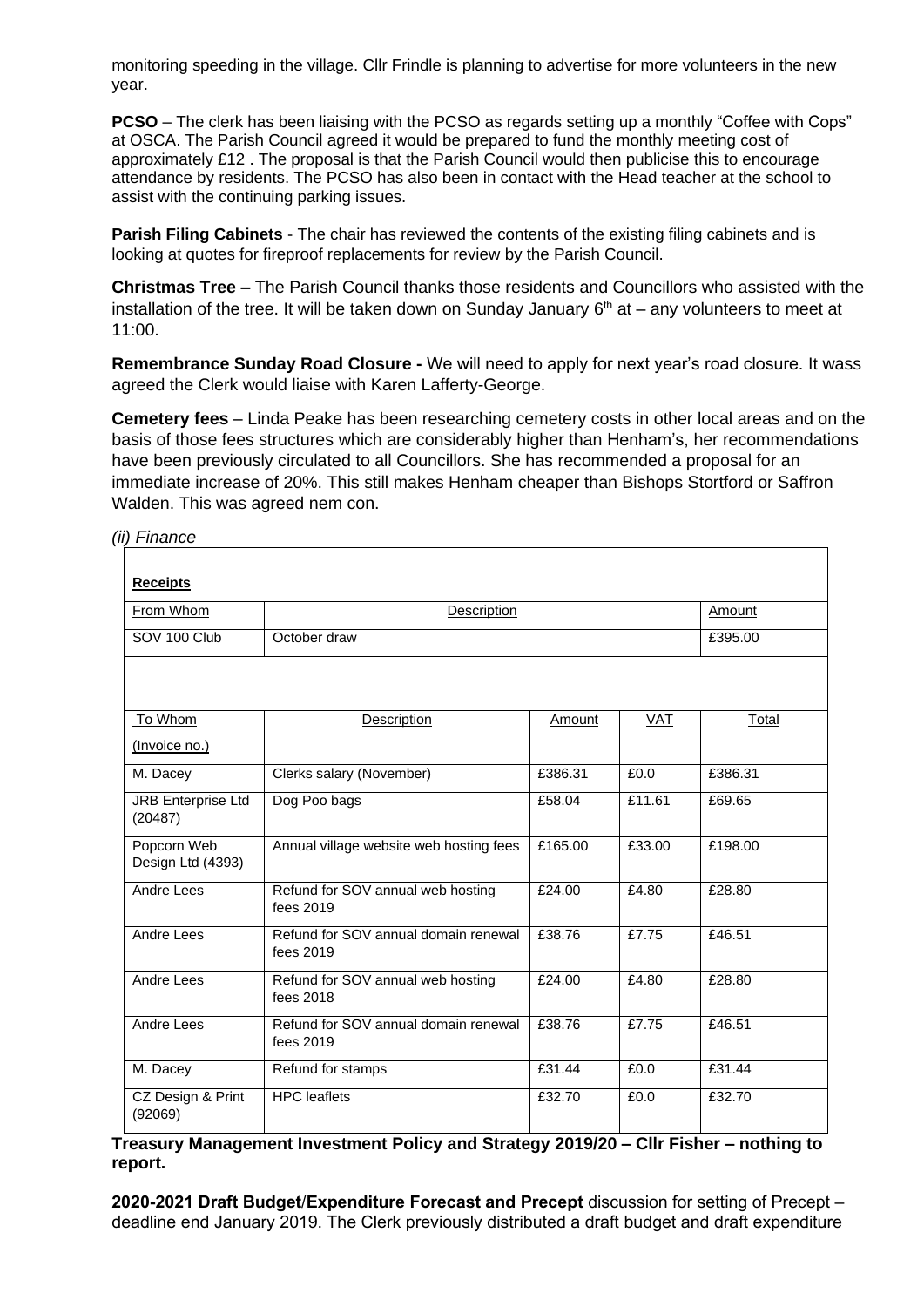forecast to all councillors for their appraisal during November 2019. Last year's income requirement resulted in the council setting a precept of £39,220, less the UDC LTCS Grant of £724 (to be confirmed) making a total of £38,496. Councillors were previously advised by the clerk to consider the draft expenditure forecast for Henham for the 2020-2021 period and this would help them arrive at an income requirement for the coming financial year. Following a discussion it wass agreed nem con to keep the budget at the same level as last year but to have hold a review during the autumn of 2020.

# *(vi) Planning and Developments*

# **Applications:**

- Proposed 46 Houses at Land East of Mill Road Many residents received a flyer on 20<sup>th</sup> November 2019 regarding a proposed housing development on Mill Road for 46 homes. The developer is inviting residents to comment. Henham Parish Council strongly advises that residents do not respond until a formal application is received and our planning advisors offer advice. If residents respond now, the applicant will deal with your concerns within their application. Henham Parish Council will advise residents further at the appropriate time.
- **UTT/19/2825/HHF** proposed raising of the existing bungalow roof to create first floor bedrooms and study, erection of cartlodge with living accommodation above and erection of detached garage/workshop, Treetops North Hall Road
- **UTT/19/2692/OP** proposed Outline planning application, with all matters reserved except scale & access, for the erection of up to 6 dwellings and associated work, Land at Old Mead Road.
- **BEDWELL ROAD: UTT/19/2266/OP** proposed Outline planning application for the erection of up to 220 dwellings including affordable housing with public open space, structural planting and landscaping and sustainable drainage system (SuDS) with vehicular access point from Bedwell Road. All matters reserved except for means of access, Land North of Bedwell Road And East Of Old Mead Road Ugley And Henham.
- **FAIRFIELD: UTT/17/3573/OP Land to The North West of Henham Road RECONSULTATION–** Henham Parish Council strongly opposes this development of 350 houses and will challenge the reconsultation which was submitted by Fairfield in mid July 2019. UDC has agreed to an extension to the deadline for responses to 23 September. Advice to residents has been provided. The Uttlesford Environmental Officer has written a report advising against the development due to pollution, which is good news. UPDATE

# **Breaches:** none

- **Appeals: The Bell House, High Street, Henham - Application reference: UTT/18/1811/FUL Appeal reference: APP/C1570/W/19/3231568**. An appeal against the refusal of the development in the paddock at Bell House has been lodged and will be heard at UDC on 16 January 2020 at 10am – HPC will be represented by our planning advisor. The UDC planning committee refused the initial planning application.
- **Decisions**:
- **UTT/19/2782/TCA, UTT/19/2785/TCA, UTT/19/2766/TCA, UTT/19/2783/TCA and UTT/19/2784/TCA** – planning approvals received regarding HPC tree remedial work in the village.
- **UTT/19/2416/HHF** proposed Cart Lodge with home office over, White House, High Street, Henham – Refuse
- *(iv) Highways –***:**

Hall Road Henham The Henham Parish Council previously agreed to pay for the installation of a 40mph buffer zone at this site and awaits a further cost quote from Essex Highways. The clerk has chased for this and Essex Highways have now confirmed the cost of construction is now a fixed price of £9,711.74. Correspondence relating to this and the clerk's request for EH to be review their quote was circulated to all Councillors prior to this meeting. We were originally quoted £6k for the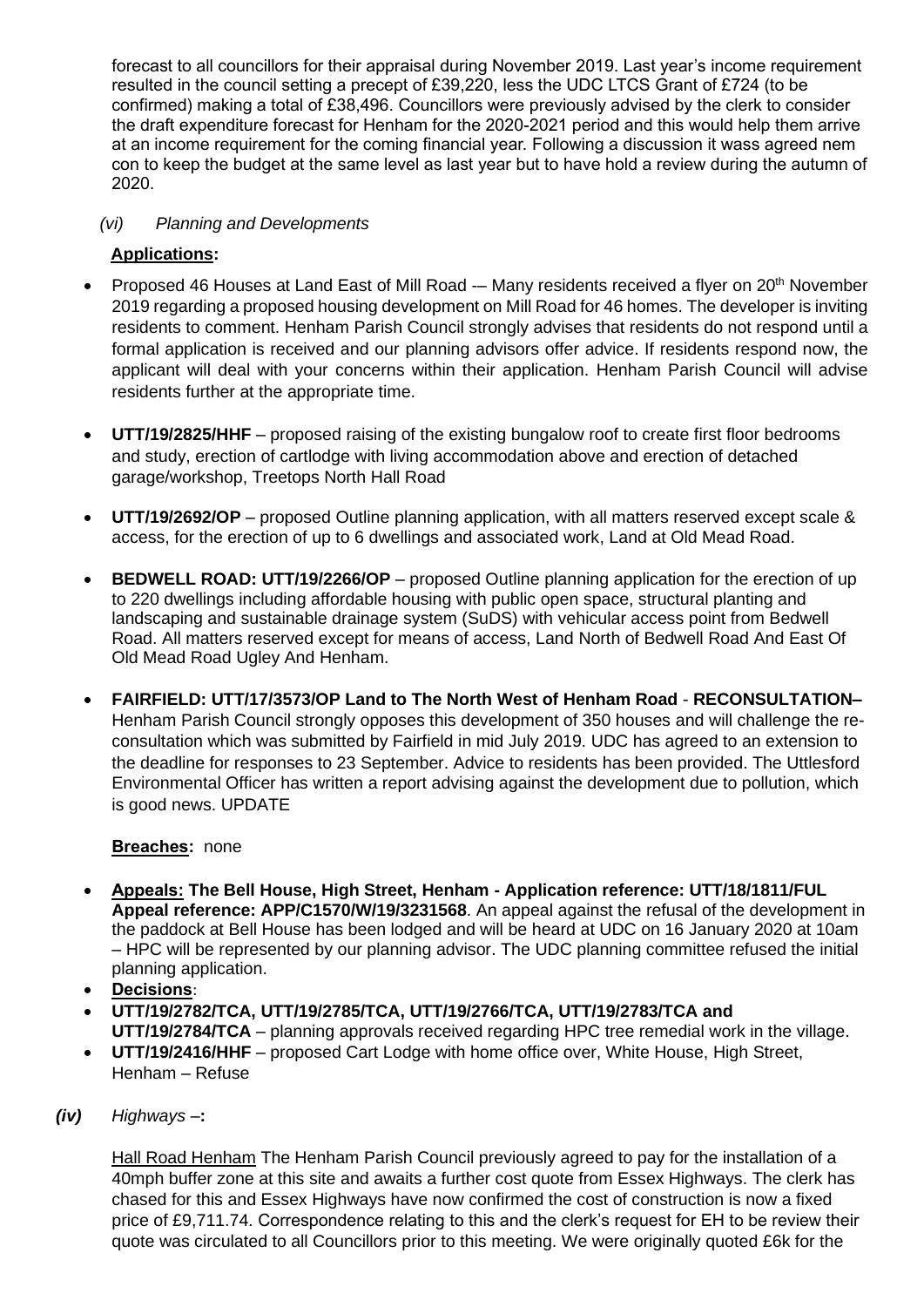construction. The Parish Council has already paid approximately £3500 plus VAT to get to this stage. Cllr LeCount was going to liaise with Gregg Speller direct re other 3<sup>rd</sup> party quotes. County Cllr Ray Gooding to assist.

### Blocked drains in Old Mead Road - *A new online application has been applied for by Cllr LeCount*

School Parking at Sages, School Lane, Pimletts and Carters Lane, Henham – The Headteacher previously requested advice from the Parish Council as to how to solve the current parking issues at the schoo*l. Cllr LeCount has met with her and will meet again in January 2020 to produce an action plan. The request for double yellow lines in the vicinity of the school would need to be made to the North Essex parking Partnership and will need Cllr Gooding's support as the relevant County Member.* 

Protected Lane Repairs (UTTLANE98 Pledgdon Green - Brick End Broxted) – Cllr Rutterford has written to ECC and Essex Highways regarding the damage to the lane following the closure of Hall Road.

Re-opening of Hall Road, Elsenham (Abbotford Bridge) – Update from Essex Highways on 27/11/19: "Abbotsford Bridge reopened last week with the support of two-way traffic lights while reinstatement works continue on site. We anticipated the two-way traffic lights to be in place for approximately one week however, for the safety of the public the two-way traffic lights will remain in place while the workforce finalise and demobilise the site. Traffic management will be removed and the bridge will be fully open by the end of Friday 13 December 2019.The bus operators have been informed that the road is open however, the shuttle bus service will remain in place until the original route that was operational before the closure can be reinstated. We recommend contacting the bus operator for updates, details can be found on: **<https://www.essexhighways.org/getting-around/bus/bus-operators.aspx>**. We would like to thank local residents for their patience and co-operation during the works."

**Residents are encouraged to also report any matters to Essex Highways direct via the Essex Highways web site [www.essex.gov.uk/highways](http://www.essex.gov.uk/highways) (details also on the Henham Website), as the more people who complain regarding Highways matters the more likely something will get done.**

#### **5. Correspondence**

Sent/Received:

Planning Applications - see 4(iii) above

• Clerk – approximately 200 emails in November 2019

# **6. Waste and Minerals Development Issues** – Nothing to report.

**7. Stop Stansted Expansion** – SSE are attending the High Court in London on November 12th, 13th and 14th. We await the outcome of the hearing.

- **8. Governance**  Nothing to report.
- **9. Local Plan** The Stage 1 hearing sessions have been heard at UDC.

# **10. Henham SOV 100 Club draw Cllr. Fisher –**

#### **November Draw**

County Cllr R. Gooding conducted the draw on behalf of the Henham SOV 100 Club. He drew from a black bag containing 158 lottery balls. The winning numbers were:

1st Prize Number 43 (M Lambe) £ 229 2nd Prize Number 27 (H Searson) £111 Christmas Cumulative Bonus Ball (R. Sweeney) £650